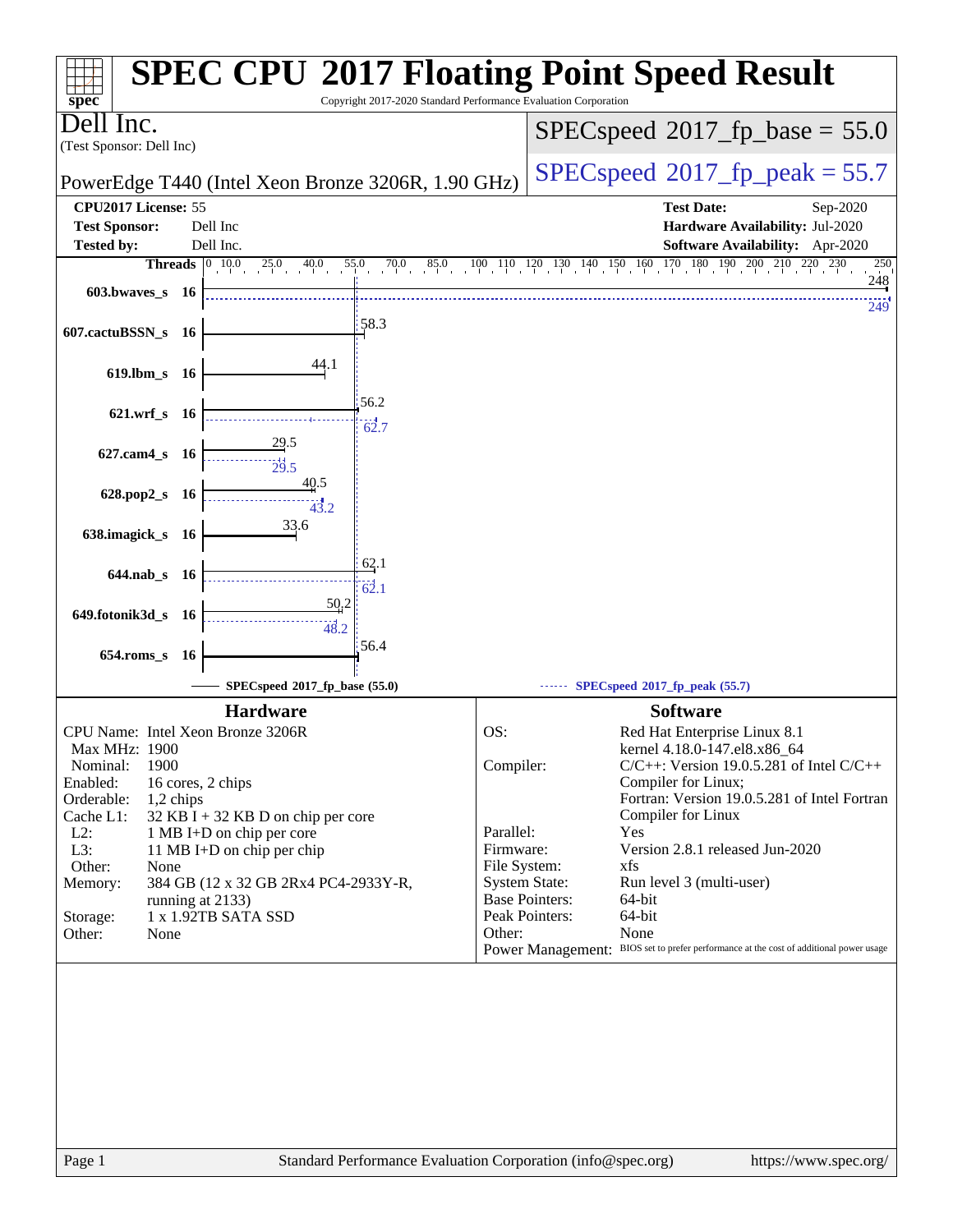### **[SPEC CPU](http://www.spec.org/auto/cpu2017/Docs/result-fields.html#SPECCPU2017FloatingPointSpeedResult)[2017 Floating Point Speed Result](http://www.spec.org/auto/cpu2017/Docs/result-fields.html#SPECCPU2017FloatingPointSpeedResult)** Copyright 2017-2020 Standard Performance Evaluation Corporation

(Test Sponsor: Dell Inc) Dell Inc.

# PowerEdge T440 (Intel Xeon Bronze 3206R, 1.90 GHz)  $\left|$  [SPECspeed](http://www.spec.org/auto/cpu2017/Docs/result-fields.html#SPECspeed2017fppeak)<sup>®</sup>[2017\\_fp\\_peak = 5](http://www.spec.org/auto/cpu2017/Docs/result-fields.html#SPECspeed2017fppeak)5.7

**[CPU2017 License:](http://www.spec.org/auto/cpu2017/Docs/result-fields.html#CPU2017License)** 55 **[Test Date:](http://www.spec.org/auto/cpu2017/Docs/result-fields.html#TestDate)** Sep-2020 **[Test Sponsor:](http://www.spec.org/auto/cpu2017/Docs/result-fields.html#TestSponsor)** Dell Inc **[Hardware Availability:](http://www.spec.org/auto/cpu2017/Docs/result-fields.html#HardwareAvailability)** Jul-2020 **[Tested by:](http://www.spec.org/auto/cpu2017/Docs/result-fields.html#Testedby)** Dell Inc. **[Software Availability:](http://www.spec.org/auto/cpu2017/Docs/result-fields.html#SoftwareAvailability)** Apr-2020

#### **[Results Table](http://www.spec.org/auto/cpu2017/Docs/result-fields.html#ResultsTable)**

| <b>Base</b>                 |                |                |       |                |       | <b>Peak</b>    |       |                |                |              |                |              |                |              |
|-----------------------------|----------------|----------------|-------|----------------|-------|----------------|-------|----------------|----------------|--------------|----------------|--------------|----------------|--------------|
| <b>Benchmark</b>            | <b>Threads</b> | <b>Seconds</b> | Ratio | <b>Seconds</b> | Ratio | <b>Seconds</b> | Ratio | <b>Threads</b> | <b>Seconds</b> | <b>Ratio</b> | <b>Seconds</b> | <b>Ratio</b> | <b>Seconds</b> | <b>Ratio</b> |
| 603.bwayes s                | 16             | 238            | 248   | 238            | 248   | 238            | 247   | 16             | 237            | 249          | 237            | 249          | 237            | 249          |
| 607.cactuBSSN s             | 16             | 286            | 58.4  | 286            | 58.3  | 286            | 58.3  | 16             | 286            | 58.4         | 286            | 58.3         | 286            | <u>58.3</u>  |
| $619.$ lbm s                | 16             | 119            | 44.1  | 119            | 44.1  | 119            | 44.2  | 16             | <b>119</b>     | 44.1         | 119            | 44.1         | 119            | 44.2         |
| $621$ wrf s                 | 16             | 236            | 56.2  | 235            | 56.2  | 235            | 56.3  | 16             | 211            | 62.7         | 210            | 62.8         | 340            | 38.9         |
| $627$ .cam4 s               | 16             | 300            | 29.6  | 300            | 29.5  | 300            | 29.5  | 16             | 301            | 29.5         | 299            | 29.6         | 320            | 27.7         |
| $628.pop2_s$                | 16             | 293            | 40.6  | 302            | 39.4  | 293            | 40.5  | 16             | 277            | 42.8         | 275            | 43.2         | 273            | 43.4         |
| 638.imagick_s               | 16             | 429            | 33.6  | 430            | 33.6  | 430            | 33.6  | 16             | 429            | 33.6         | 430            | 33.6         | 430            | 33.6         |
| $644$ .nab s                | 16             | 281            | 62.1  | 281            | 62.1  | 281            | 62.1  | 16             | 281            | 62.1         | 281            | 62.1         | 281            | 62.1         |
| 649.fotonik3d s             | 16             | 182            | 50.2  | 186            | 49.1  | 181            | 50.3  | 16             | 189            | 48.2         | <u>189</u>     | 48.2         | 189            | 48.1         |
| $654$ .roms s               | 16             | 279            | 56.4  | 279            | 56.4  | 281            | 56.0  | 16             | 279            | 56.4         | 279            | 56.4         | 281            | 56.0         |
| $SPECspeed*2017_fp\_base =$ |                |                | 55.0  |                |       |                |       |                |                |              |                |              |                |              |
|                             |                |                |       |                |       |                |       |                |                |              |                |              |                |              |

**[SPECspeed](http://www.spec.org/auto/cpu2017/Docs/result-fields.html#SPECspeed2017fppeak)[2017\\_fp\\_peak =](http://www.spec.org/auto/cpu2017/Docs/result-fields.html#SPECspeed2017fppeak) 55.7**

Results appear in the [order in which they were run.](http://www.spec.org/auto/cpu2017/Docs/result-fields.html#RunOrder) Bold underlined text [indicates a median measurement](http://www.spec.org/auto/cpu2017/Docs/result-fields.html#Median).

### **[Operating System Notes](http://www.spec.org/auto/cpu2017/Docs/result-fields.html#OperatingSystemNotes)**

Stack size set to unlimited using "ulimit -s unlimited"

### **[Environment Variables Notes](http://www.spec.org/auto/cpu2017/Docs/result-fields.html#EnvironmentVariablesNotes)**

Environment variables set by runcpu before the start of the run: KMP\_AFFINITY = "granularity=fine,compact" LD\_LIBRARY\_PATH = "/home/cpu2017/lib/intel64" OMP\_STACKSIZE = "192M"

#### **[General Notes](http://www.spec.org/auto/cpu2017/Docs/result-fields.html#GeneralNotes)**

 Binaries compiled on a system with 1x Intel Core i9-7980XE CPU + 64GB RAM memory using Redhat Enterprise Linux 8.0 NA: The test sponsor attests, as of date of publication, that CVE-2017-5754 (Meltdown) is mitigated in the system as tested and documented. Yes: The test sponsor attests, as of date of publication, that CVE-2017-5753 (Spectre variant 1) is mitigated in the system as tested and documented. Yes: The test sponsor attests, as of date of publication, that CVE-2017-5715 (Spectre variant 2) is mitigated in the system as tested and documented. Transparent Huge Pages enabled by default Prior to runcpu invocation Filesystem page cache synced and cleared with: sync; echo 3> /proc/sys/vm/drop\_caches

**[spec](http://www.spec.org/)**

### $SPECspeed*2017_fp\_base = 55.0$  $SPECspeed*2017_fp\_base = 55.0$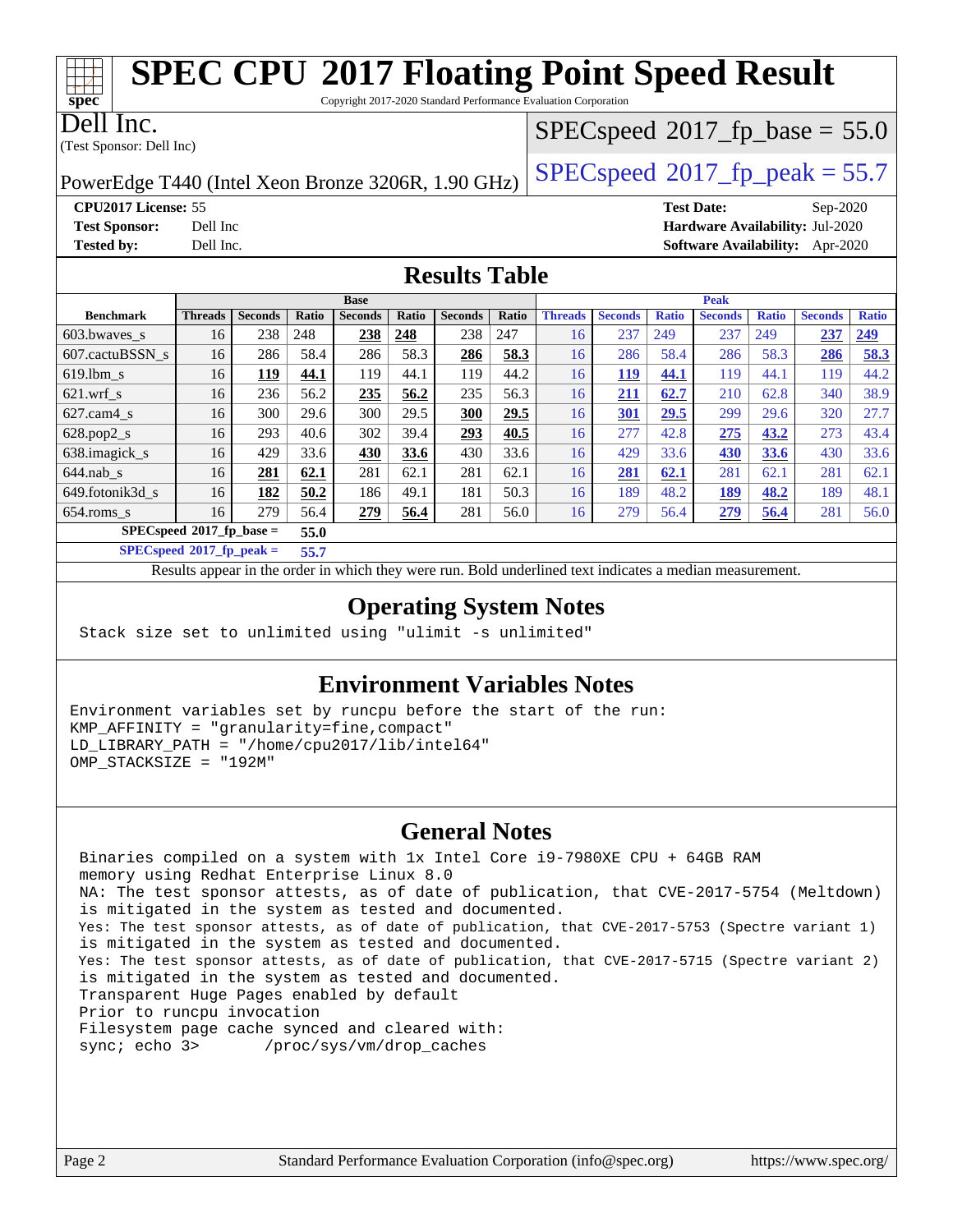#### Page 3 Standard Performance Evaluation Corporation [\(info@spec.org\)](mailto:info@spec.org) <https://www.spec.org/> **[spec](http://www.spec.org/) [SPEC CPU](http://www.spec.org/auto/cpu2017/Docs/result-fields.html#SPECCPU2017FloatingPointSpeedResult)[2017 Floating Point Speed Result](http://www.spec.org/auto/cpu2017/Docs/result-fields.html#SPECCPU2017FloatingPointSpeedResult)** Copyright 2017-2020 Standard Performance Evaluation Corporation (Test Sponsor: Dell Inc) Dell Inc. PowerEdge T440 (Intel Xeon Bronze 3206R, 1.90 GHz)  $\left|$  [SPECspeed](http://www.spec.org/auto/cpu2017/Docs/result-fields.html#SPECspeed2017fppeak)<sup>®</sup>[2017\\_fp\\_peak = 5](http://www.spec.org/auto/cpu2017/Docs/result-fields.html#SPECspeed2017fppeak)5.7  $SPECspeed*2017_fp\_base = 55.0$  $SPECspeed*2017_fp\_base = 55.0$ **[CPU2017 License:](http://www.spec.org/auto/cpu2017/Docs/result-fields.html#CPU2017License)** 55 **[Test Date:](http://www.spec.org/auto/cpu2017/Docs/result-fields.html#TestDate)** Sep-2020 **[Test Sponsor:](http://www.spec.org/auto/cpu2017/Docs/result-fields.html#TestSponsor)** Dell Inc **[Hardware Availability:](http://www.spec.org/auto/cpu2017/Docs/result-fields.html#HardwareAvailability)** Jul-2020 **[Tested by:](http://www.spec.org/auto/cpu2017/Docs/result-fields.html#Testedby)** Dell Inc. **[Software Availability:](http://www.spec.org/auto/cpu2017/Docs/result-fields.html#SoftwareAvailability)** Apr-2020 **[Platform Notes](http://www.spec.org/auto/cpu2017/Docs/result-fields.html#PlatformNotes)** BIOS settings: Virtualization Technology disabled System Profile set to Custom CPU Performance set to Maximum Performance C States set to Autonomous C1E disabled Uncore Frequency set to Dynamic Energy Efficiency Policy set to Performance Memory Patrol Scrub set to standard CPU Interconnect Bus Link Power Management disabled PCI ASPM L1 Link Power Management disabled UPI Prefetch disabled LLC Prefetch disabled Dead Line LLC Alloc enabled Directory AtoS disabled Sysinfo program /home/cpu2017/bin/sysinfo Rev: r6365 of 2019-08-21 295195f888a3d7edb1e6e46a485a0011 running on localhost.localdomain Thu Sep 17 20:10:45 2020 SUT (System Under Test) info as seen by some common utilities. For more information on this section, see <https://www.spec.org/cpu2017/Docs/config.html#sysinfo> From /proc/cpuinfo model name : Intel(R) Xeon(R) Bronze 3206R CPU @ 1.90GHz 2 "physical id"s (chips) 16 "processors" cores, siblings (Caution: counting these is hw and system dependent. The following excerpts from /proc/cpuinfo might not be reliable. Use with caution.) cpu cores : 8 siblings : 8 physical 0: cores 0 1 2 3 4 5 6 7 physical 1: cores 0 1 2 3 4 5 6 7 From lscpu: Architecture: x86\_64 CPU op-mode(s): 32-bit, 64-bit Byte Order: Little Endian CPU(s): 16 On-line CPU(s) list: 0-15 Thread(s) per core: 1 Core(s) per socket: 8 Socket(s): 2 NUMA node(s): 2 Vendor ID: GenuineIntel CPU family: 6 **(Continued on next page)**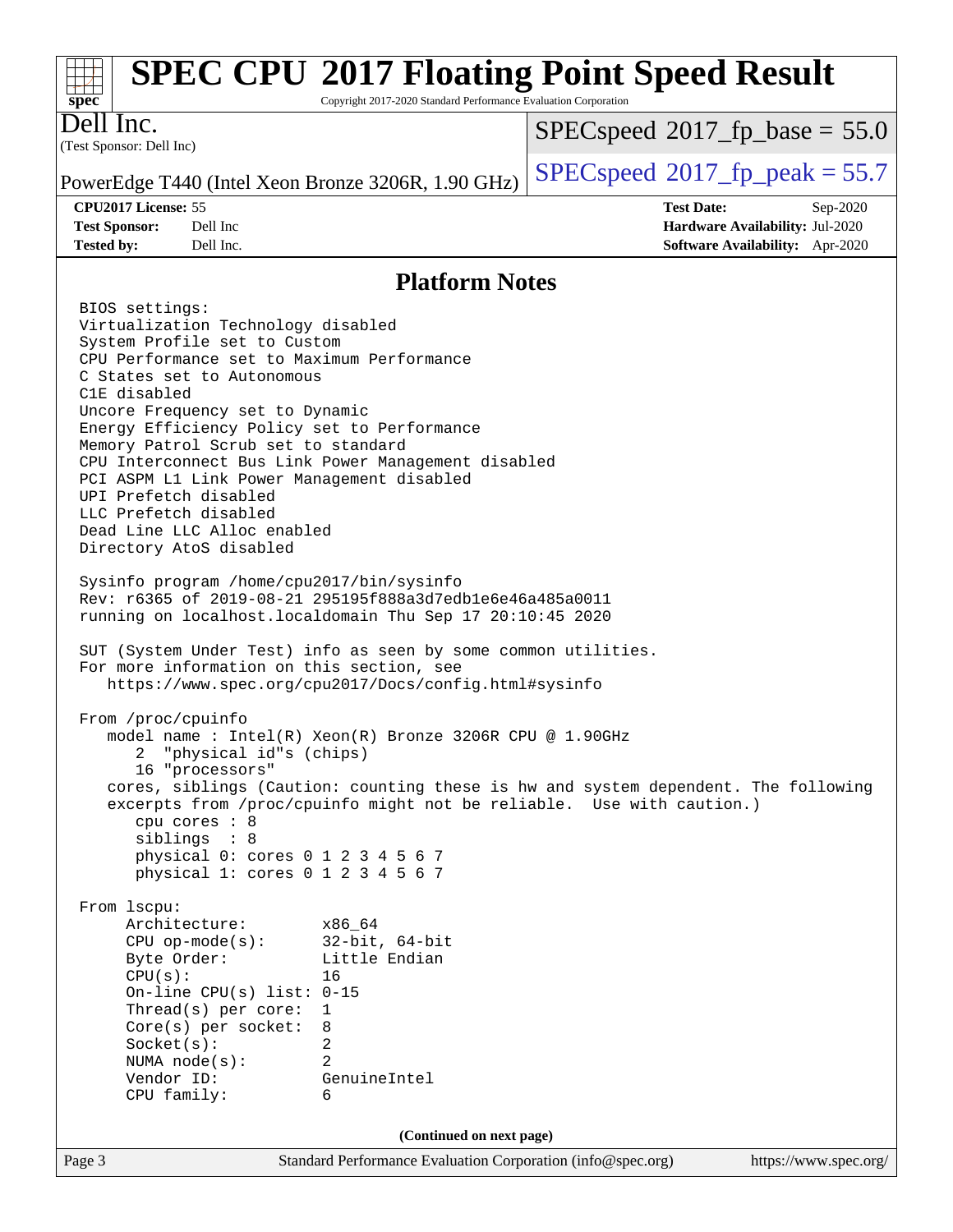

# **[SPEC CPU](http://www.spec.org/auto/cpu2017/Docs/result-fields.html#SPECCPU2017FloatingPointSpeedResult)[2017 Floating Point Speed Result](http://www.spec.org/auto/cpu2017/Docs/result-fields.html#SPECCPU2017FloatingPointSpeedResult)**

Copyright 2017-2020 Standard Performance Evaluation Corporation

(Test Sponsor: Dell Inc) Dell Inc.

 $SPECspeed*2017_fp\_base = 55.0$  $SPECspeed*2017_fp\_base = 55.0$ 

PowerEdge T440 (Intel Xeon Bronze 3206R, 1.90 GHz)  $\left|$  [SPECspeed](http://www.spec.org/auto/cpu2017/Docs/result-fields.html#SPECspeed2017fppeak)<sup>®</sup>[2017\\_fp\\_peak = 5](http://www.spec.org/auto/cpu2017/Docs/result-fields.html#SPECspeed2017fppeak)5.7

**[CPU2017 License:](http://www.spec.org/auto/cpu2017/Docs/result-fields.html#CPU2017License)** 55 **[Test Date:](http://www.spec.org/auto/cpu2017/Docs/result-fields.html#TestDate)** Sep-2020 **[Test Sponsor:](http://www.spec.org/auto/cpu2017/Docs/result-fields.html#TestSponsor)** Dell Inc **[Hardware Availability:](http://www.spec.org/auto/cpu2017/Docs/result-fields.html#HardwareAvailability)** Jul-2020 **[Tested by:](http://www.spec.org/auto/cpu2017/Docs/result-fields.html#Testedby)** Dell Inc. **[Software Availability:](http://www.spec.org/auto/cpu2017/Docs/result-fields.html#SoftwareAvailability)** Apr-2020

#### **[Platform Notes \(Continued\)](http://www.spec.org/auto/cpu2017/Docs/result-fields.html#PlatformNotes)**

Model:<br>Model name: Intel(R) Xeon(R) Bronze 3206R CPU @ 1.90GHz Stepping: 7 CPU MHz: 1840.085 CPU max MHz: 1900.0000 CPU min MHz: 1000.0000 BogoMIPS: 3800.00 Virtualization: VT-x L1d cache: 32K L1i cache: 32K L2 cache: 1024K L3 cache: 11264K NUMA node0 CPU(s): 0,2,4,6,8,10,12,14 NUMA node1 CPU(s): 1,3,5,7,9,11,13,15 Flags: fpu vme de pse tsc msr pae mce cx8 apic sep mtrr pge mca cmov pat pse36 clflush dts acpi mmx fxsr sse sse2 ss ht tm pbe syscall nx pdpe1gb rdtscp lm constant\_tsc art arch\_perfmon pebs bts rep\_good nopl xtopology nonstop\_tsc cpuid aperfmperf pni pclmulqdq dtes64 monitor ds\_cpl vmx smx est tm2 ssse3 sdbg fma cx16 xtpr pdcm pcid dca sse4\_1 sse4\_2 x2apic movbe popcnt tsc\_deadline\_timer aes xsave avx f16c rdrand lahf\_lm abm 3dnowprefetch cpuid\_fault epb cat\_l3 cdp\_l3 invpcid\_single intel\_ppin ssbd mba ibrs ibpb stibp ibrs\_enhanced tpr\_shadow vnmi flexpriority ept vpid fsgsbase tsc\_adjust bmi1 hle avx2 smep bmi2 erms invpcid rtm cqm mpx rdt\_a avx512f avx512dq rdseed adx smap clflushopt clwb intel\_pt avx512cd avx512bw avx512vl xsaveopt xsavec xgetbv1 xsaves cqm\_llc cqm\_occup\_llc cqm\_mbm\_total cqm\_mbm\_local dtherm arat pln pts pku ospke avx512\_vnni md\_clear flush\_l1d arch\_capabilities /proc/cpuinfo cache data cache size : 11264 KB From numactl --hardware WARNING: a numactl 'node' might or might not correspond to a physical chip. available: 2 nodes (0-1) node 0 cpus: 0 2 4 6 8 10 12 14 node 0 size: 192076 MB node 0 free: 183955 MB node 1 cpus: 1 3 5 7 9 11 13 15 node 1 size: 193508 MB node 1 free: 191986 MB node distances: node 0 1 0: 10 21 1: 21 10 From /proc/meminfo MemTotal: 394838340 kB HugePages\_Total: 0 **(Continued on next page)**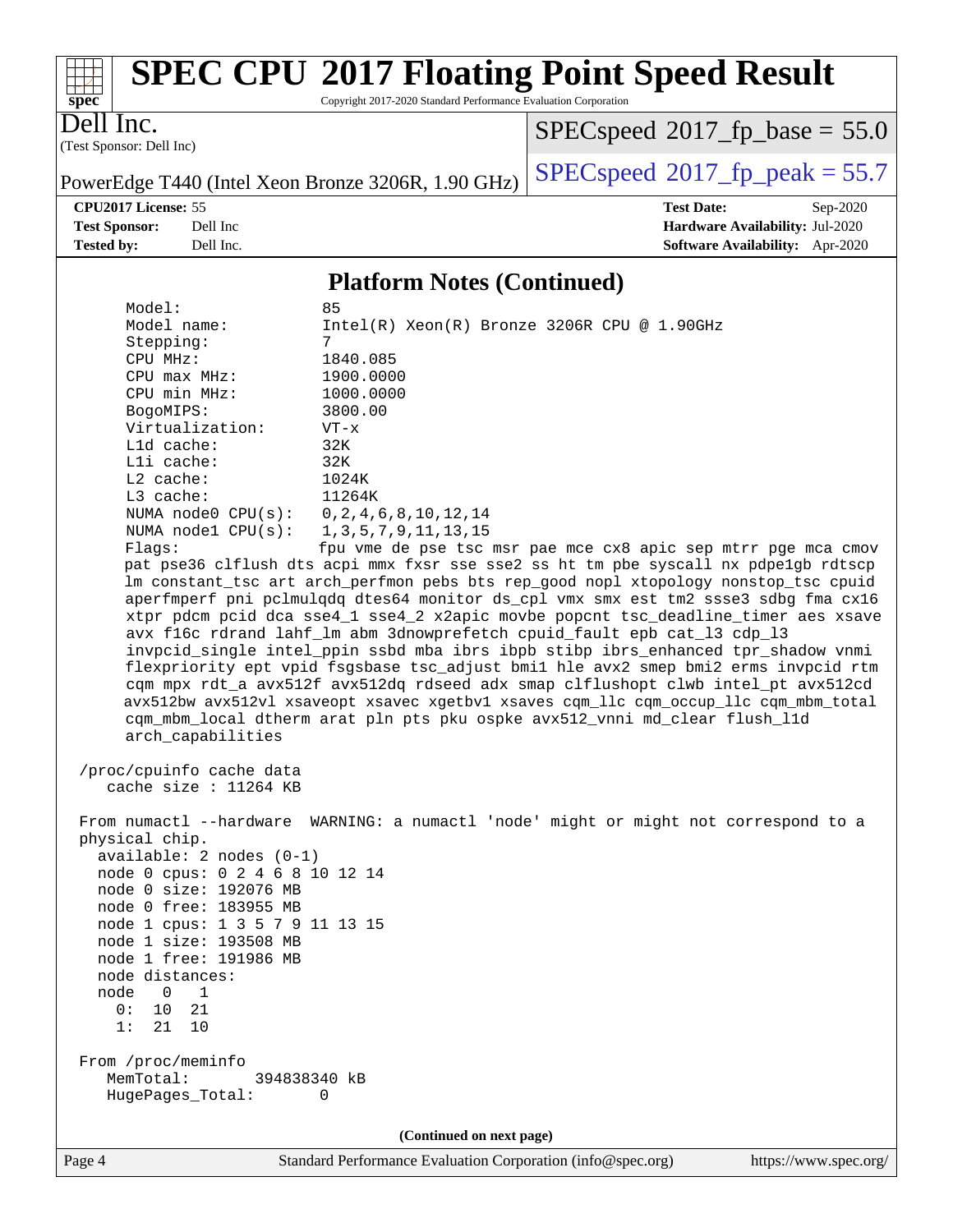#### **[spec](http://www.spec.org/) [SPEC CPU](http://www.spec.org/auto/cpu2017/Docs/result-fields.html#SPECCPU2017FloatingPointSpeedResult)[2017 Floating Point Speed Result](http://www.spec.org/auto/cpu2017/Docs/result-fields.html#SPECCPU2017FloatingPointSpeedResult)** Copyright 2017-2020 Standard Performance Evaluation Corporation (Test Sponsor: Dell Inc) Dell Inc. PowerEdge T440 (Intel Xeon Bronze 3206R, 1.90 GHz)  $\left|$  [SPECspeed](http://www.spec.org/auto/cpu2017/Docs/result-fields.html#SPECspeed2017fppeak)<sup>®</sup>[2017\\_fp\\_peak = 5](http://www.spec.org/auto/cpu2017/Docs/result-fields.html#SPECspeed2017fppeak)5.7  $SPECspeed*2017_fp\_base = 55.0$  $SPECspeed*2017_fp\_base = 55.0$ **[CPU2017 License:](http://www.spec.org/auto/cpu2017/Docs/result-fields.html#CPU2017License)** 55 **[Test Date:](http://www.spec.org/auto/cpu2017/Docs/result-fields.html#TestDate)** Sep-2020 **[Test Sponsor:](http://www.spec.org/auto/cpu2017/Docs/result-fields.html#TestSponsor)** Dell Inc **[Hardware Availability:](http://www.spec.org/auto/cpu2017/Docs/result-fields.html#HardwareAvailability)** Jul-2020 **[Tested by:](http://www.spec.org/auto/cpu2017/Docs/result-fields.html#Testedby)** Dell Inc. **[Software Availability:](http://www.spec.org/auto/cpu2017/Docs/result-fields.html#SoftwareAvailability)** Apr-2020 **[Platform Notes \(Continued\)](http://www.spec.org/auto/cpu2017/Docs/result-fields.html#PlatformNotes)** Hugepagesize: 2048 kB From /etc/\*release\* /etc/\*version\* os-release: NAME="Red Hat Enterprise Linux" VERSION="8.1 (Ootpa)" ID="rhel" ID\_LIKE="fedora" VERSION\_ID="8.1" PLATFORM\_ID="platform:el8" PRETTY\_NAME="Red Hat Enterprise Linux 8.1 (Ootpa)" ANSI\_COLOR="0;31" redhat-release: Red Hat Enterprise Linux release 8.1 (Ootpa) system-release: Red Hat Enterprise Linux release 8.1 (Ootpa) system-release-cpe: cpe:/o:redhat:enterprise\_linux:8.1:ga uname -a: Linux localhost.localdomain 4.18.0-147.el8.x86\_64 #1 SMP Thu Sep 26 15:52:44 UTC 2019 x86\_64 x86\_64 x86\_64 GNU/Linux Kernel self-reported vulnerability status: CVE-2018-3620 (L1 Terminal Fault): Not affected Microarchitectural Data Sampling: Not affected CVE-2017-5754 (Meltdown): Not affected CVE-2018-3639 (Speculative Store Bypass): Mitigation: Speculative Store Bypass disabled via prctl and seccomp CVE-2017-5753 (Spectre variant 1): Mitigation: usercopy/swapgs barriers and \_\_user pointer sanitization CVE-2017-5715 (Spectre variant 2): Mitigation: Enhanced IBRS, IBPB: conditional, RSB filling run-level 3 Sep 16 13:43 last=5 SPEC is set to: /home/cpu2017 Filesystem Type Size Used Avail Use% Mounted on /dev/mapper/rhel-home xfs 1.7T 34G 1.7T 2% /home From /sys/devices/virtual/dmi/id BIOS: Dell Inc. 2.8.1 06/30/2020 Vendor: Dell Inc. Product: PowerEdge T440 Product Family: PowerEdge Serial: FBLH613 Additional information from dmidecode follows. WARNING: Use caution when you interpret this section. The 'dmidecode' program reads system data which is "intended to allow **(Continued on next page)**

Page 5 Standard Performance Evaluation Corporation [\(info@spec.org\)](mailto:info@spec.org) <https://www.spec.org/>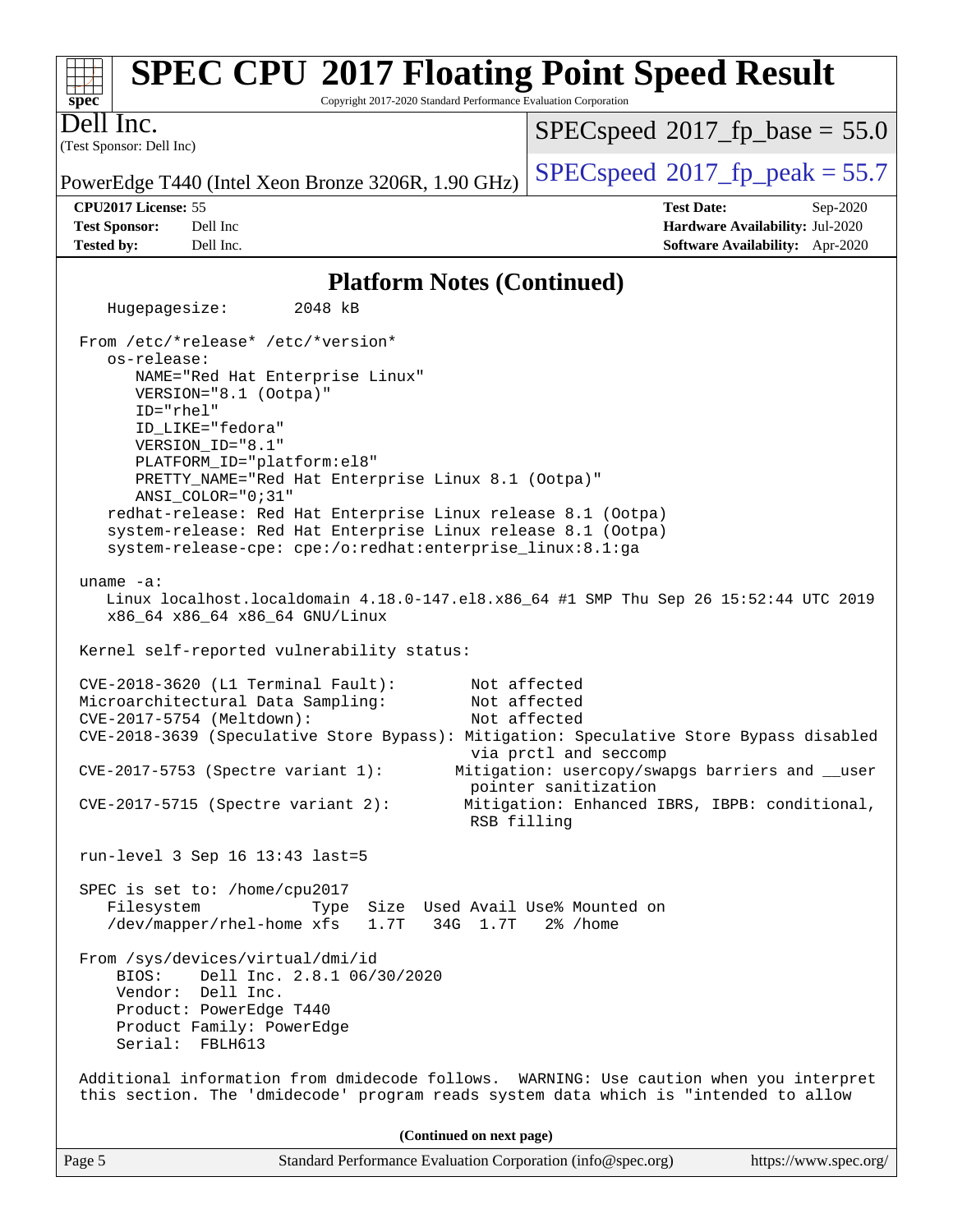# **[spec](http://www.spec.org/)**

# **[SPEC CPU](http://www.spec.org/auto/cpu2017/Docs/result-fields.html#SPECCPU2017FloatingPointSpeedResult)[2017 Floating Point Speed Result](http://www.spec.org/auto/cpu2017/Docs/result-fields.html#SPECCPU2017FloatingPointSpeedResult)**

Copyright 2017-2020 Standard Performance Evaluation Corporation

(Test Sponsor: Dell Inc) Dell Inc.

 $SPECspeed*2017_fp\_base = 55.0$  $SPECspeed*2017_fp\_base = 55.0$ 

PowerEdge T440 (Intel Xeon Bronze 3206R, 1.90 GHz)  $\left|$  [SPECspeed](http://www.spec.org/auto/cpu2017/Docs/result-fields.html#SPECspeed2017fppeak)<sup>®</sup>[2017\\_fp\\_peak = 5](http://www.spec.org/auto/cpu2017/Docs/result-fields.html#SPECspeed2017fppeak)5.7

**[Tested by:](http://www.spec.org/auto/cpu2017/Docs/result-fields.html#Testedby)** Dell Inc. **[Software Availability:](http://www.spec.org/auto/cpu2017/Docs/result-fields.html#SoftwareAvailability)** Apr-2020

**[CPU2017 License:](http://www.spec.org/auto/cpu2017/Docs/result-fields.html#CPU2017License)** 55 **[Test Date:](http://www.spec.org/auto/cpu2017/Docs/result-fields.html#TestDate)** Sep-2020 **[Test Sponsor:](http://www.spec.org/auto/cpu2017/Docs/result-fields.html#TestSponsor)** Dell Inc **[Hardware Availability:](http://www.spec.org/auto/cpu2017/Docs/result-fields.html#HardwareAvailability)** Jul-2020

#### **[Platform Notes \(Continued\)](http://www.spec.org/auto/cpu2017/Docs/result-fields.html#PlatformNotes)**

 hardware to be accurately determined", but the intent may not be met, as there are frequent changes to hardware, firmware, and the "DMTF SMBIOS" standard. Memory: 4x 00AD00B300AD HMA84GR7CJR4N-WM 32 GB 2 rank 2933 8x 00AD063200AD HMA84GR7CJR4N-WM 32 GB 2 rank 2933 4x Not Specified Not Specified

 (End of data from sysinfo program) Memory running at 2133

#### **[Compiler Version Notes](http://www.spec.org/auto/cpu2017/Docs/result-fields.html#CompilerVersionNotes)**

| Page 6                   | Standard Performance Evaluation Corporation (info@spec.org)                                                                                                                                                                                                                                                                                                                                                                                                                          | https://www.spec.org/ |  |  |
|--------------------------|--------------------------------------------------------------------------------------------------------------------------------------------------------------------------------------------------------------------------------------------------------------------------------------------------------------------------------------------------------------------------------------------------------------------------------------------------------------------------------------|-----------------------|--|--|
| (Continued on next page) |                                                                                                                                                                                                                                                                                                                                                                                                                                                                                      |                       |  |  |
|                          | Fortran, C [621.wrf_s(base, peak) 627.cam4_s(base, peak)                                                                                                                                                                                                                                                                                                                                                                                                                             |                       |  |  |
|                          | $Intel(R)$ Fortran Intel(R) 64 Compiler for applications running on Intel(R)<br>64, Version 19.0.5.281 Build 20190815<br>Copyright (C) 1985-2019 Intel Corporation. All rights reserved.                                                                                                                                                                                                                                                                                             |                       |  |  |
| Fortran                  | 603.bwaves_s(base, peak) 649.fotonik3d_s(base, peak)<br>654.roms_s(base, peak)                                                                                                                                                                                                                                                                                                                                                                                                       |                       |  |  |
|                          | Version 19.0.5.281 Build 20190815<br>Copyright (C) 1985-2019 Intel Corporation. All rights reserved.<br>Intel(R) C Intel(R) 64 Compiler for applications running on Intel(R) 64,<br>Version 19.0.5.281 Build 20190815<br>Copyright (C) 1985-2019 Intel Corporation. All rights reserved.<br>$Intel(R)$ Fortran Intel(R) 64 Compiler for applications running on Intel(R)<br>64, Version 19.0.5.281 Build 20190815<br>Copyright (C) 1985-2019 Intel Corporation. All rights reserved. |                       |  |  |
|                          | $C_{++}$ , C, Fortran   607.cactuBSSN_s(base, peak)<br>Intel(R) $C++$ Intel(R) 64 Compiler for applications running on Intel(R) 64,                                                                                                                                                                                                                                                                                                                                                  |                       |  |  |
|                          | Intel(R) C Intel(R) 64 Compiler for applications running on Intel(R) 64,<br>Version 19.0.5.281 Build 20190815<br>Copyright (C) 1985-2019 Intel Corporation. All rights reserved.                                                                                                                                                                                                                                                                                                     |                       |  |  |
| C                        | 619.1bm_s(base, peak) 638.imagick_s(base, peak)<br>644.nab_s(base, peak)                                                                                                                                                                                                                                                                                                                                                                                                             |                       |  |  |
|                          |                                                                                                                                                                                                                                                                                                                                                                                                                                                                                      |                       |  |  |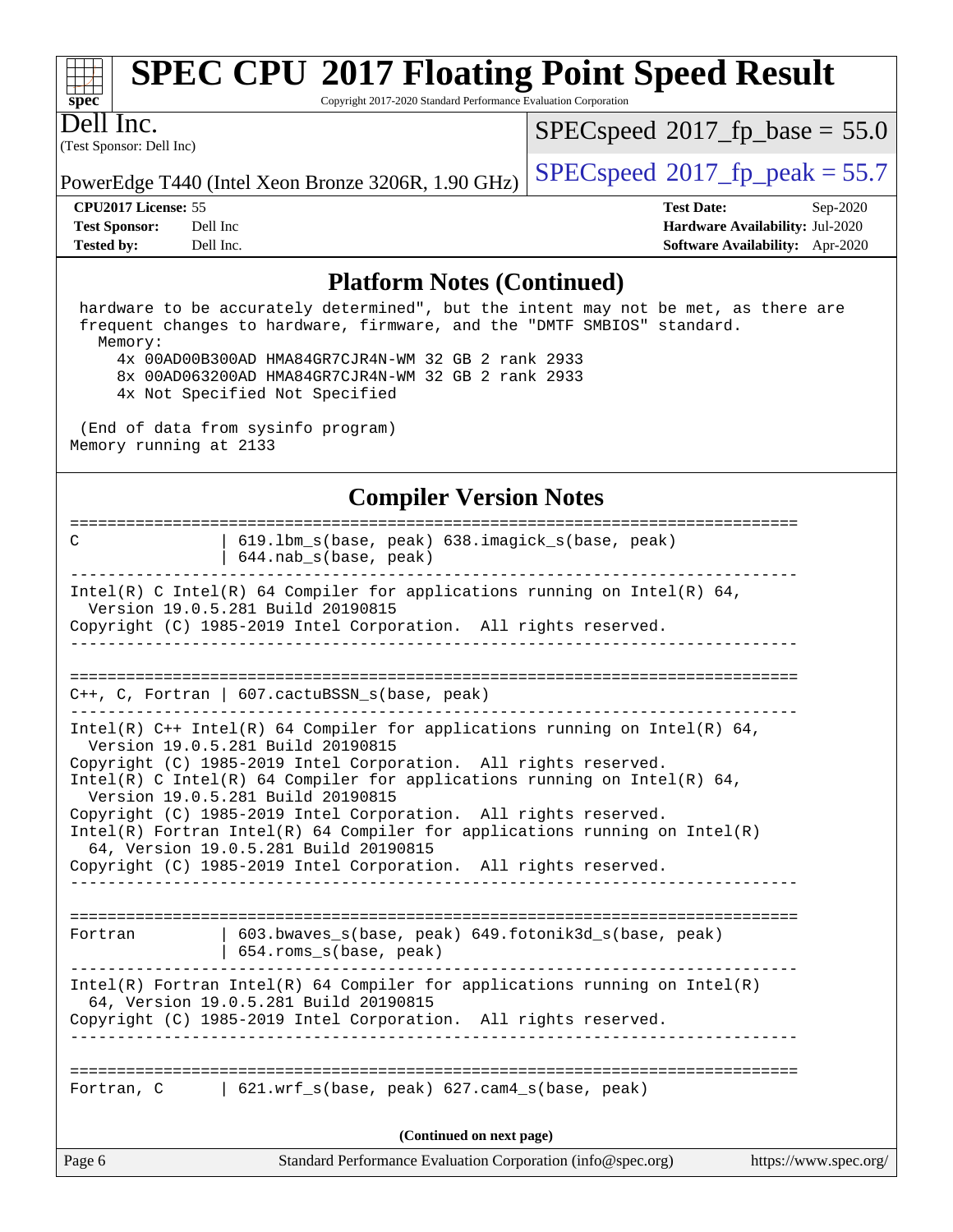# **[spec](http://www.spec.org/)**

# **[SPEC CPU](http://www.spec.org/auto/cpu2017/Docs/result-fields.html#SPECCPU2017FloatingPointSpeedResult)[2017 Floating Point Speed Result](http://www.spec.org/auto/cpu2017/Docs/result-fields.html#SPECCPU2017FloatingPointSpeedResult)**

Copyright 2017-2020 Standard Performance Evaluation Corporation

(Test Sponsor: Dell Inc) Dell Inc.

 $SPECspeed*2017_fp\_base = 55.0$  $SPECspeed*2017_fp\_base = 55.0$ 

PowerEdge T440 (Intel Xeon Bronze 3206R, 1.90 GHz)  $\left|$  [SPECspeed](http://www.spec.org/auto/cpu2017/Docs/result-fields.html#SPECspeed2017fppeak)®[2017\\_fp\\_peak = 5](http://www.spec.org/auto/cpu2017/Docs/result-fields.html#SPECspeed2017fppeak)5.7

**[CPU2017 License:](http://www.spec.org/auto/cpu2017/Docs/result-fields.html#CPU2017License)** 55 **[Test Date:](http://www.spec.org/auto/cpu2017/Docs/result-fields.html#TestDate)** Sep-2020 **[Test Sponsor:](http://www.spec.org/auto/cpu2017/Docs/result-fields.html#TestSponsor)** Dell Inc **[Hardware Availability:](http://www.spec.org/auto/cpu2017/Docs/result-fields.html#HardwareAvailability)** Jul-2020 **[Tested by:](http://www.spec.org/auto/cpu2017/Docs/result-fields.html#Testedby)** Dell Inc. **[Software Availability:](http://www.spec.org/auto/cpu2017/Docs/result-fields.html#SoftwareAvailability)** Apr-2020

#### **[Compiler Version Notes \(Continued\)](http://www.spec.org/auto/cpu2017/Docs/result-fields.html#CompilerVersionNotes)**

| 628.pop2\_s(base, peak)

------------------------------------------------------------------------------ Intel(R) Fortran Intel(R) 64 Compiler for applications running on Intel(R) 64, Version 19.0.5.281 Build 20190815 Copyright (C) 1985-2019 Intel Corporation. All rights reserved. Intel(R) C Intel(R) 64 Compiler for applications running on Intel(R) 64, Version 19.0.5.281 Build 20190815 Copyright (C) 1985-2019 Intel Corporation. All rights reserved. ------------------------------------------------------------------------------

## **[Base Compiler Invocation](http://www.spec.org/auto/cpu2017/Docs/result-fields.html#BaseCompilerInvocation)**

[C benchmarks](http://www.spec.org/auto/cpu2017/Docs/result-fields.html#Cbenchmarks): [icc](http://www.spec.org/cpu2017/results/res2020q4/cpu2017-20200928-24087.flags.html#user_CCbase_intel_icc_66fc1ee009f7361af1fbd72ca7dcefbb700085f36577c54f309893dd4ec40d12360134090235512931783d35fd58c0460139e722d5067c5574d8eaf2b3e37e92)

[Fortran benchmarks](http://www.spec.org/auto/cpu2017/Docs/result-fields.html#Fortranbenchmarks): [ifort](http://www.spec.org/cpu2017/results/res2020q4/cpu2017-20200928-24087.flags.html#user_FCbase_intel_ifort_8111460550e3ca792625aed983ce982f94888b8b503583aa7ba2b8303487b4d8a21a13e7191a45c5fd58ff318f48f9492884d4413fa793fd88dd292cad7027ca)

[Benchmarks using both Fortran and C](http://www.spec.org/auto/cpu2017/Docs/result-fields.html#BenchmarksusingbothFortranandC): [ifort](http://www.spec.org/cpu2017/results/res2020q4/cpu2017-20200928-24087.flags.html#user_CC_FCbase_intel_ifort_8111460550e3ca792625aed983ce982f94888b8b503583aa7ba2b8303487b4d8a21a13e7191a45c5fd58ff318f48f9492884d4413fa793fd88dd292cad7027ca) [icc](http://www.spec.org/cpu2017/results/res2020q4/cpu2017-20200928-24087.flags.html#user_CC_FCbase_intel_icc_66fc1ee009f7361af1fbd72ca7dcefbb700085f36577c54f309893dd4ec40d12360134090235512931783d35fd58c0460139e722d5067c5574d8eaf2b3e37e92)

[Benchmarks using Fortran, C, and C++:](http://www.spec.org/auto/cpu2017/Docs/result-fields.html#BenchmarksusingFortranCandCXX) [icpc](http://www.spec.org/cpu2017/results/res2020q4/cpu2017-20200928-24087.flags.html#user_CC_CXX_FCbase_intel_icpc_c510b6838c7f56d33e37e94d029a35b4a7bccf4766a728ee175e80a419847e808290a9b78be685c44ab727ea267ec2f070ec5dc83b407c0218cded6866a35d07) [icc](http://www.spec.org/cpu2017/results/res2020q4/cpu2017-20200928-24087.flags.html#user_CC_CXX_FCbase_intel_icc_66fc1ee009f7361af1fbd72ca7dcefbb700085f36577c54f309893dd4ec40d12360134090235512931783d35fd58c0460139e722d5067c5574d8eaf2b3e37e92) [ifort](http://www.spec.org/cpu2017/results/res2020q4/cpu2017-20200928-24087.flags.html#user_CC_CXX_FCbase_intel_ifort_8111460550e3ca792625aed983ce982f94888b8b503583aa7ba2b8303487b4d8a21a13e7191a45c5fd58ff318f48f9492884d4413fa793fd88dd292cad7027ca)

# **[Base Portability Flags](http://www.spec.org/auto/cpu2017/Docs/result-fields.html#BasePortabilityFlags)**

 603.bwaves\_s: [-DSPEC\\_LP64](http://www.spec.org/cpu2017/results/res2020q4/cpu2017-20200928-24087.flags.html#suite_basePORTABILITY603_bwaves_s_DSPEC_LP64) 607.cactuBSSN\_s: [-DSPEC\\_LP64](http://www.spec.org/cpu2017/results/res2020q4/cpu2017-20200928-24087.flags.html#suite_basePORTABILITY607_cactuBSSN_s_DSPEC_LP64) 619.lbm\_s: [-DSPEC\\_LP64](http://www.spec.org/cpu2017/results/res2020q4/cpu2017-20200928-24087.flags.html#suite_basePORTABILITY619_lbm_s_DSPEC_LP64) 621.wrf\_s: [-DSPEC\\_LP64](http://www.spec.org/cpu2017/results/res2020q4/cpu2017-20200928-24087.flags.html#suite_basePORTABILITY621_wrf_s_DSPEC_LP64) [-DSPEC\\_CASE\\_FLAG](http://www.spec.org/cpu2017/results/res2020q4/cpu2017-20200928-24087.flags.html#b621.wrf_s_baseCPORTABILITY_DSPEC_CASE_FLAG) [-convert big\\_endian](http://www.spec.org/cpu2017/results/res2020q4/cpu2017-20200928-24087.flags.html#user_baseFPORTABILITY621_wrf_s_convert_big_endian_c3194028bc08c63ac5d04de18c48ce6d347e4e562e8892b8bdbdc0214820426deb8554edfa529a3fb25a586e65a3d812c835984020483e7e73212c4d31a38223) 627.cam4\_s: [-DSPEC\\_LP64](http://www.spec.org/cpu2017/results/res2020q4/cpu2017-20200928-24087.flags.html#suite_basePORTABILITY627_cam4_s_DSPEC_LP64) [-DSPEC\\_CASE\\_FLAG](http://www.spec.org/cpu2017/results/res2020q4/cpu2017-20200928-24087.flags.html#b627.cam4_s_baseCPORTABILITY_DSPEC_CASE_FLAG) 628.pop2\_s: [-DSPEC\\_LP64](http://www.spec.org/cpu2017/results/res2020q4/cpu2017-20200928-24087.flags.html#suite_basePORTABILITY628_pop2_s_DSPEC_LP64) [-DSPEC\\_CASE\\_FLAG](http://www.spec.org/cpu2017/results/res2020q4/cpu2017-20200928-24087.flags.html#b628.pop2_s_baseCPORTABILITY_DSPEC_CASE_FLAG) [-convert big\\_endian](http://www.spec.org/cpu2017/results/res2020q4/cpu2017-20200928-24087.flags.html#user_baseFPORTABILITY628_pop2_s_convert_big_endian_c3194028bc08c63ac5d04de18c48ce6d347e4e562e8892b8bdbdc0214820426deb8554edfa529a3fb25a586e65a3d812c835984020483e7e73212c4d31a38223) [-assume byterecl](http://www.spec.org/cpu2017/results/res2020q4/cpu2017-20200928-24087.flags.html#user_baseFPORTABILITY628_pop2_s_assume_byterecl_7e47d18b9513cf18525430bbf0f2177aa9bf368bc7a059c09b2c06a34b53bd3447c950d3f8d6c70e3faf3a05c8557d66a5798b567902e8849adc142926523472) 638.imagick\_s: [-DSPEC\\_LP64](http://www.spec.org/cpu2017/results/res2020q4/cpu2017-20200928-24087.flags.html#suite_basePORTABILITY638_imagick_s_DSPEC_LP64) 644.nab\_s: [-DSPEC\\_LP64](http://www.spec.org/cpu2017/results/res2020q4/cpu2017-20200928-24087.flags.html#suite_basePORTABILITY644_nab_s_DSPEC_LP64) 649.fotonik3d\_s: [-DSPEC\\_LP64](http://www.spec.org/cpu2017/results/res2020q4/cpu2017-20200928-24087.flags.html#suite_basePORTABILITY649_fotonik3d_s_DSPEC_LP64) 654.roms\_s: [-DSPEC\\_LP64](http://www.spec.org/cpu2017/results/res2020q4/cpu2017-20200928-24087.flags.html#suite_basePORTABILITY654_roms_s_DSPEC_LP64)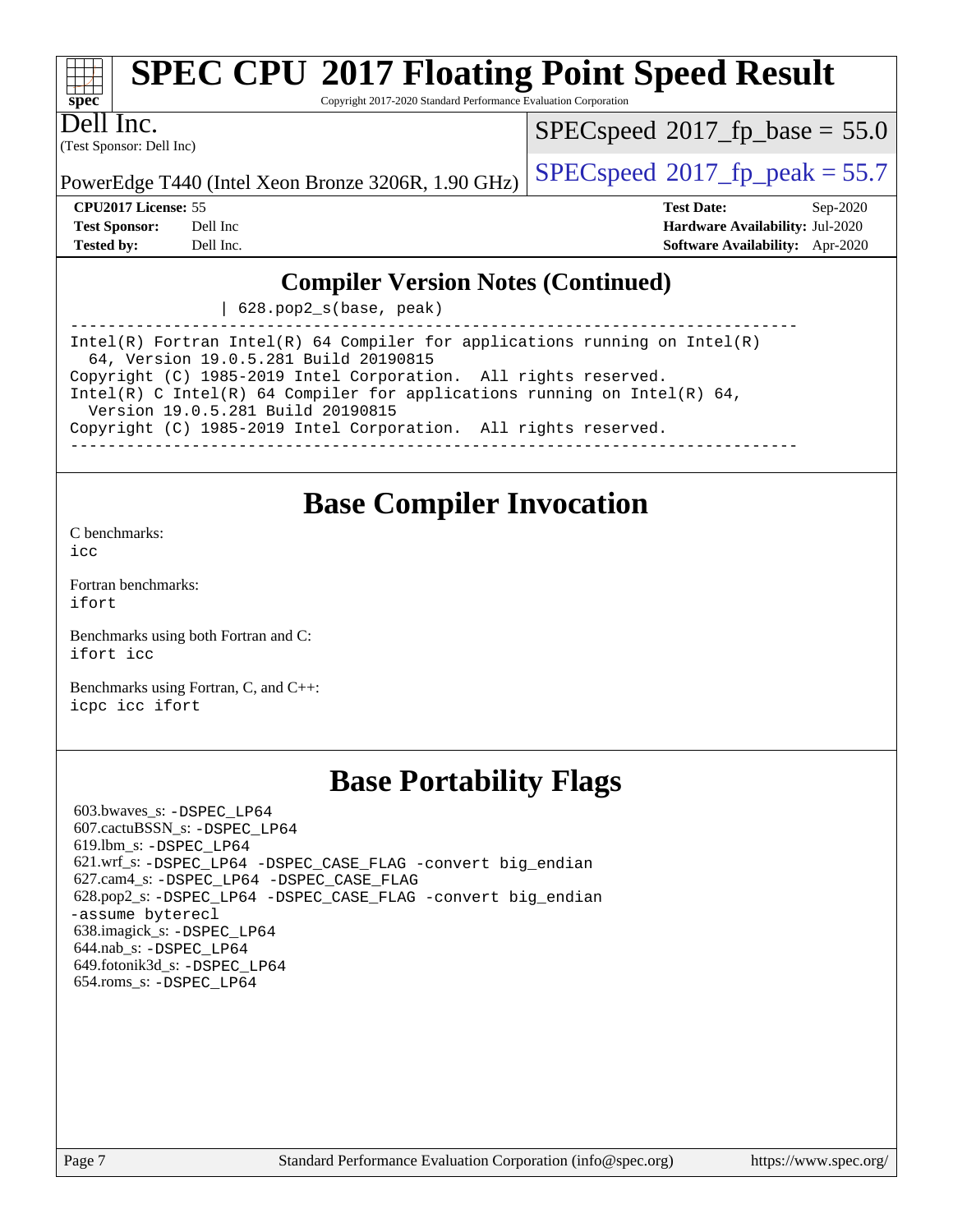| Spec                                  | <b>SPEC CPU®2017 Floating Point Speed Result</b><br>Copyright 2017-2020 Standard Performance Evaluation Corporation |                                         |
|---------------------------------------|---------------------------------------------------------------------------------------------------------------------|-----------------------------------------|
| Dell Inc.<br>(Test Sponsor: Dell Inc) |                                                                                                                     | $SPEC speed^{\circ}2017$ fp base = 55.0 |
|                                       | PowerEdge T440 (Intel Xeon Bronze 3206R, 1.90 GHz)                                                                  | $SPEC speed^{\circ}2017$ fp peak = 55.7 |
| <b>CPU2017 License: 55</b>            |                                                                                                                     | <b>Test Date:</b><br>$Sep-2020$         |
| <b>Test Sponsor:</b>                  | Dell Inc                                                                                                            | Hardware Availability: Jul-2020         |
| <b>Tested by:</b>                     | Dell Inc.                                                                                                           | <b>Software Availability:</b> Apr-2020  |

# **[Base Optimization Flags](http://www.spec.org/auto/cpu2017/Docs/result-fields.html#BaseOptimizationFlags)**

#### [C benchmarks](http://www.spec.org/auto/cpu2017/Docs/result-fields.html#Cbenchmarks):

[-m64](http://www.spec.org/cpu2017/results/res2020q4/cpu2017-20200928-24087.flags.html#user_CCbase_m64-icc) [-std=c11](http://www.spec.org/cpu2017/results/res2020q4/cpu2017-20200928-24087.flags.html#user_CCbase_std-icc-std_0e1c27790398a4642dfca32ffe6c27b5796f9c2d2676156f2e42c9c44eaad0c049b1cdb667a270c34d979996257aeb8fc440bfb01818dbc9357bd9d174cb8524) [-xCORE-AVX2](http://www.spec.org/cpu2017/results/res2020q4/cpu2017-20200928-24087.flags.html#user_CCbase_f-xCORE-AVX2) [-ipo](http://www.spec.org/cpu2017/results/res2020q4/cpu2017-20200928-24087.flags.html#user_CCbase_f-ipo) [-O3](http://www.spec.org/cpu2017/results/res2020q4/cpu2017-20200928-24087.flags.html#user_CCbase_f-O3) [-no-prec-div](http://www.spec.org/cpu2017/results/res2020q4/cpu2017-20200928-24087.flags.html#user_CCbase_f-no-prec-div) [-qopt-prefetch](http://www.spec.org/cpu2017/results/res2020q4/cpu2017-20200928-24087.flags.html#user_CCbase_f-qopt-prefetch) [-ffinite-math-only](http://www.spec.org/cpu2017/results/res2020q4/cpu2017-20200928-24087.flags.html#user_CCbase_f_finite_math_only_cb91587bd2077682c4b38af759c288ed7c732db004271a9512da14a4f8007909a5f1427ecbf1a0fb78ff2a814402c6114ac565ca162485bbcae155b5e4258871) [-qopt-mem-layout-trans=4](http://www.spec.org/cpu2017/results/res2020q4/cpu2017-20200928-24087.flags.html#user_CCbase_f-qopt-mem-layout-trans_fa39e755916c150a61361b7846f310bcdf6f04e385ef281cadf3647acec3f0ae266d1a1d22d972a7087a248fd4e6ca390a3634700869573d231a252c784941a8) [-qopenmp](http://www.spec.org/cpu2017/results/res2020q4/cpu2017-20200928-24087.flags.html#user_CCbase_qopenmp_16be0c44f24f464004c6784a7acb94aca937f053568ce72f94b139a11c7c168634a55f6653758ddd83bcf7b8463e8028bb0b48b77bcddc6b78d5d95bb1df2967) [-DSPEC\\_OPENMP](http://www.spec.org/cpu2017/results/res2020q4/cpu2017-20200928-24087.flags.html#suite_CCbase_DSPEC_OPENMP)

#### [Fortran benchmarks](http://www.spec.org/auto/cpu2017/Docs/result-fields.html#Fortranbenchmarks):

```
-m64 -DSPEC_OPENMP -xCORE-AVX2 -ipo -O3 -no-prec-div -qopt-prefetch
-ffinite-math-only -qopt-mem-layout-trans=4 -qopenmp
-nostandard-realloc-lhs
```
#### [Benchmarks using both Fortran and C](http://www.spec.org/auto/cpu2017/Docs/result-fields.html#BenchmarksusingbothFortranandC):

[-m64](http://www.spec.org/cpu2017/results/res2020q4/cpu2017-20200928-24087.flags.html#user_CC_FCbase_m64-icc) [-std=c11](http://www.spec.org/cpu2017/results/res2020q4/cpu2017-20200928-24087.flags.html#user_CC_FCbase_std-icc-std_0e1c27790398a4642dfca32ffe6c27b5796f9c2d2676156f2e42c9c44eaad0c049b1cdb667a270c34d979996257aeb8fc440bfb01818dbc9357bd9d174cb8524) [-xCORE-AVX2](http://www.spec.org/cpu2017/results/res2020q4/cpu2017-20200928-24087.flags.html#user_CC_FCbase_f-xCORE-AVX2) [-ipo](http://www.spec.org/cpu2017/results/res2020q4/cpu2017-20200928-24087.flags.html#user_CC_FCbase_f-ipo) [-O3](http://www.spec.org/cpu2017/results/res2020q4/cpu2017-20200928-24087.flags.html#user_CC_FCbase_f-O3) [-no-prec-div](http://www.spec.org/cpu2017/results/res2020q4/cpu2017-20200928-24087.flags.html#user_CC_FCbase_f-no-prec-div) [-qopt-prefetch](http://www.spec.org/cpu2017/results/res2020q4/cpu2017-20200928-24087.flags.html#user_CC_FCbase_f-qopt-prefetch) [-ffinite-math-only](http://www.spec.org/cpu2017/results/res2020q4/cpu2017-20200928-24087.flags.html#user_CC_FCbase_f_finite_math_only_cb91587bd2077682c4b38af759c288ed7c732db004271a9512da14a4f8007909a5f1427ecbf1a0fb78ff2a814402c6114ac565ca162485bbcae155b5e4258871) [-qopt-mem-layout-trans=4](http://www.spec.org/cpu2017/results/res2020q4/cpu2017-20200928-24087.flags.html#user_CC_FCbase_f-qopt-mem-layout-trans_fa39e755916c150a61361b7846f310bcdf6f04e385ef281cadf3647acec3f0ae266d1a1d22d972a7087a248fd4e6ca390a3634700869573d231a252c784941a8) [-qopenmp](http://www.spec.org/cpu2017/results/res2020q4/cpu2017-20200928-24087.flags.html#user_CC_FCbase_qopenmp_16be0c44f24f464004c6784a7acb94aca937f053568ce72f94b139a11c7c168634a55f6653758ddd83bcf7b8463e8028bb0b48b77bcddc6b78d5d95bb1df2967) [-DSPEC\\_OPENMP](http://www.spec.org/cpu2017/results/res2020q4/cpu2017-20200928-24087.flags.html#suite_CC_FCbase_DSPEC_OPENMP) [-nostandard-realloc-lhs](http://www.spec.org/cpu2017/results/res2020q4/cpu2017-20200928-24087.flags.html#user_CC_FCbase_f_2003_std_realloc_82b4557e90729c0f113870c07e44d33d6f5a304b4f63d4c15d2d0f1fab99f5daaed73bdb9275d9ae411527f28b936061aa8b9c8f2d63842963b95c9dd6426b8a)

[Benchmarks using Fortran, C, and C++](http://www.spec.org/auto/cpu2017/Docs/result-fields.html#BenchmarksusingFortranCandCXX): [-m64](http://www.spec.org/cpu2017/results/res2020q4/cpu2017-20200928-24087.flags.html#user_CC_CXX_FCbase_m64-icc) [-std=c11](http://www.spec.org/cpu2017/results/res2020q4/cpu2017-20200928-24087.flags.html#user_CC_CXX_FCbase_std-icc-std_0e1c27790398a4642dfca32ffe6c27b5796f9c2d2676156f2e42c9c44eaad0c049b1cdb667a270c34d979996257aeb8fc440bfb01818dbc9357bd9d174cb8524) [-xCORE-AVX2](http://www.spec.org/cpu2017/results/res2020q4/cpu2017-20200928-24087.flags.html#user_CC_CXX_FCbase_f-xCORE-AVX2) [-ipo](http://www.spec.org/cpu2017/results/res2020q4/cpu2017-20200928-24087.flags.html#user_CC_CXX_FCbase_f-ipo) [-O3](http://www.spec.org/cpu2017/results/res2020q4/cpu2017-20200928-24087.flags.html#user_CC_CXX_FCbase_f-O3) [-no-prec-div](http://www.spec.org/cpu2017/results/res2020q4/cpu2017-20200928-24087.flags.html#user_CC_CXX_FCbase_f-no-prec-div) [-qopt-prefetch](http://www.spec.org/cpu2017/results/res2020q4/cpu2017-20200928-24087.flags.html#user_CC_CXX_FCbase_f-qopt-prefetch) [-ffinite-math-only](http://www.spec.org/cpu2017/results/res2020q4/cpu2017-20200928-24087.flags.html#user_CC_CXX_FCbase_f_finite_math_only_cb91587bd2077682c4b38af759c288ed7c732db004271a9512da14a4f8007909a5f1427ecbf1a0fb78ff2a814402c6114ac565ca162485bbcae155b5e4258871) [-qopt-mem-layout-trans=4](http://www.spec.org/cpu2017/results/res2020q4/cpu2017-20200928-24087.flags.html#user_CC_CXX_FCbase_f-qopt-mem-layout-trans_fa39e755916c150a61361b7846f310bcdf6f04e385ef281cadf3647acec3f0ae266d1a1d22d972a7087a248fd4e6ca390a3634700869573d231a252c784941a8) [-qopenmp](http://www.spec.org/cpu2017/results/res2020q4/cpu2017-20200928-24087.flags.html#user_CC_CXX_FCbase_qopenmp_16be0c44f24f464004c6784a7acb94aca937f053568ce72f94b139a11c7c168634a55f6653758ddd83bcf7b8463e8028bb0b48b77bcddc6b78d5d95bb1df2967) [-DSPEC\\_OPENMP](http://www.spec.org/cpu2017/results/res2020q4/cpu2017-20200928-24087.flags.html#suite_CC_CXX_FCbase_DSPEC_OPENMP) [-nostandard-realloc-lhs](http://www.spec.org/cpu2017/results/res2020q4/cpu2017-20200928-24087.flags.html#user_CC_CXX_FCbase_f_2003_std_realloc_82b4557e90729c0f113870c07e44d33d6f5a304b4f63d4c15d2d0f1fab99f5daaed73bdb9275d9ae411527f28b936061aa8b9c8f2d63842963b95c9dd6426b8a)

## **[Peak Compiler Invocation](http://www.spec.org/auto/cpu2017/Docs/result-fields.html#PeakCompilerInvocation)**

[C benchmarks](http://www.spec.org/auto/cpu2017/Docs/result-fields.html#Cbenchmarks): [icc](http://www.spec.org/cpu2017/results/res2020q4/cpu2017-20200928-24087.flags.html#user_CCpeak_intel_icc_66fc1ee009f7361af1fbd72ca7dcefbb700085f36577c54f309893dd4ec40d12360134090235512931783d35fd58c0460139e722d5067c5574d8eaf2b3e37e92)

[Fortran benchmarks](http://www.spec.org/auto/cpu2017/Docs/result-fields.html#Fortranbenchmarks): [ifort](http://www.spec.org/cpu2017/results/res2020q4/cpu2017-20200928-24087.flags.html#user_FCpeak_intel_ifort_8111460550e3ca792625aed983ce982f94888b8b503583aa7ba2b8303487b4d8a21a13e7191a45c5fd58ff318f48f9492884d4413fa793fd88dd292cad7027ca)

[Benchmarks using both Fortran and C](http://www.spec.org/auto/cpu2017/Docs/result-fields.html#BenchmarksusingbothFortranandC): [ifort](http://www.spec.org/cpu2017/results/res2020q4/cpu2017-20200928-24087.flags.html#user_CC_FCpeak_intel_ifort_8111460550e3ca792625aed983ce982f94888b8b503583aa7ba2b8303487b4d8a21a13e7191a45c5fd58ff318f48f9492884d4413fa793fd88dd292cad7027ca) [icc](http://www.spec.org/cpu2017/results/res2020q4/cpu2017-20200928-24087.flags.html#user_CC_FCpeak_intel_icc_66fc1ee009f7361af1fbd72ca7dcefbb700085f36577c54f309893dd4ec40d12360134090235512931783d35fd58c0460139e722d5067c5574d8eaf2b3e37e92)

[Benchmarks using Fortran, C, and C++:](http://www.spec.org/auto/cpu2017/Docs/result-fields.html#BenchmarksusingFortranCandCXX) [icpc](http://www.spec.org/cpu2017/results/res2020q4/cpu2017-20200928-24087.flags.html#user_CC_CXX_FCpeak_intel_icpc_c510b6838c7f56d33e37e94d029a35b4a7bccf4766a728ee175e80a419847e808290a9b78be685c44ab727ea267ec2f070ec5dc83b407c0218cded6866a35d07) [icc](http://www.spec.org/cpu2017/results/res2020q4/cpu2017-20200928-24087.flags.html#user_CC_CXX_FCpeak_intel_icc_66fc1ee009f7361af1fbd72ca7dcefbb700085f36577c54f309893dd4ec40d12360134090235512931783d35fd58c0460139e722d5067c5574d8eaf2b3e37e92) [ifort](http://www.spec.org/cpu2017/results/res2020q4/cpu2017-20200928-24087.flags.html#user_CC_CXX_FCpeak_intel_ifort_8111460550e3ca792625aed983ce982f94888b8b503583aa7ba2b8303487b4d8a21a13e7191a45c5fd58ff318f48f9492884d4413fa793fd88dd292cad7027ca)

# **[Peak Portability Flags](http://www.spec.org/auto/cpu2017/Docs/result-fields.html#PeakPortabilityFlags)**

Same as Base Portability Flags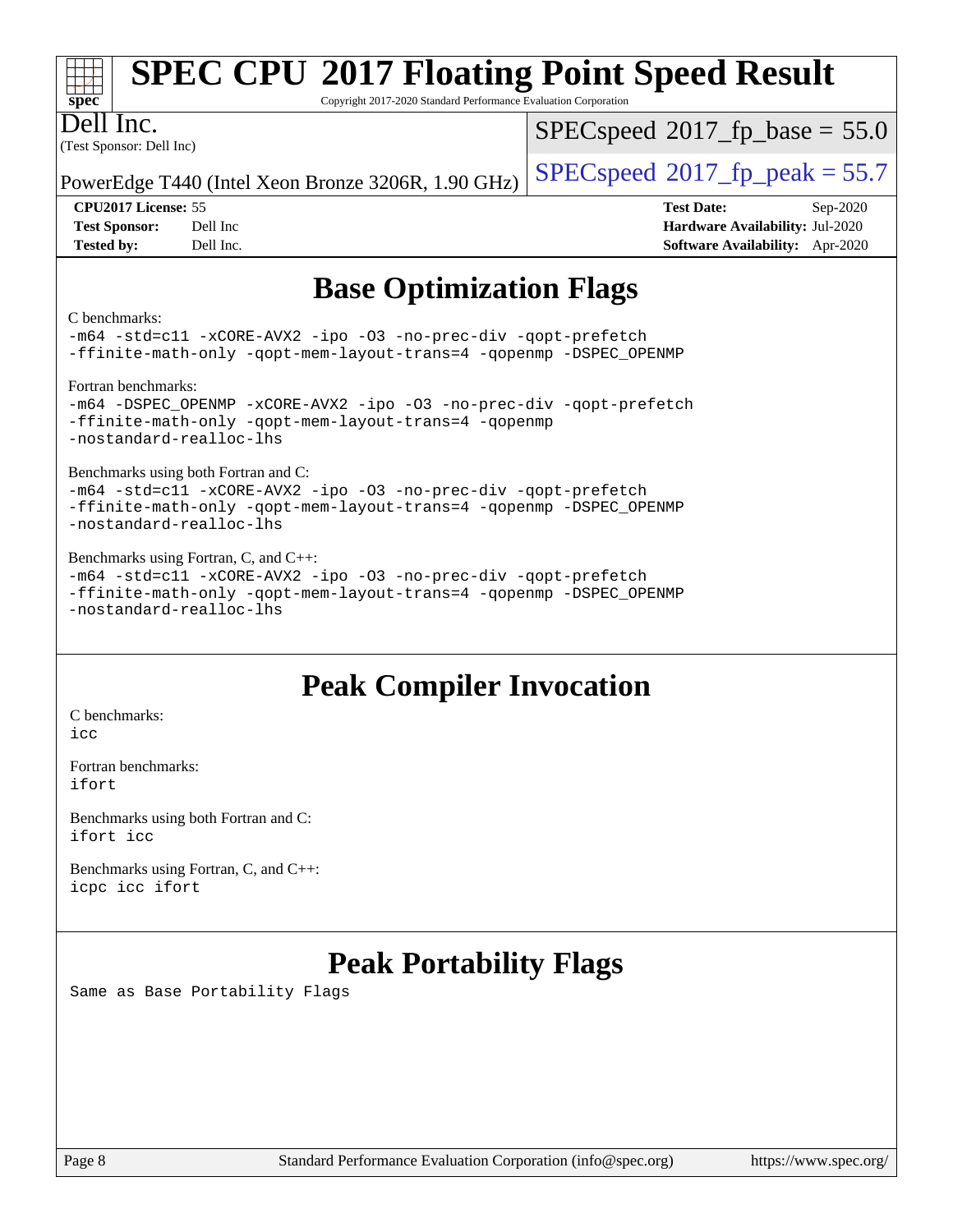#### **[spec](http://www.spec.org/) [SPEC CPU](http://www.spec.org/auto/cpu2017/Docs/result-fields.html#SPECCPU2017FloatingPointSpeedResult)[2017 Floating Point Speed Result](http://www.spec.org/auto/cpu2017/Docs/result-fields.html#SPECCPU2017FloatingPointSpeedResult)** Copyright 2017-2020 Standard Performance Evaluation Corporation (Test Sponsor: Dell Inc) Dell Inc. PowerEdge T440 (Intel Xeon Bronze 3206R, 1.90 GHz)  $\left|$  [SPECspeed](http://www.spec.org/auto/cpu2017/Docs/result-fields.html#SPECspeed2017fppeak)<sup>®</sup>[2017\\_fp\\_peak = 5](http://www.spec.org/auto/cpu2017/Docs/result-fields.html#SPECspeed2017fppeak)5.7  $SPECspeed*2017_fp\_base = 55.0$  $SPECspeed*2017_fp\_base = 55.0$ **[CPU2017 License:](http://www.spec.org/auto/cpu2017/Docs/result-fields.html#CPU2017License)** 55 **[Test Date:](http://www.spec.org/auto/cpu2017/Docs/result-fields.html#TestDate)** Sep-2020 **[Test Sponsor:](http://www.spec.org/auto/cpu2017/Docs/result-fields.html#TestSponsor)** Dell Inc **[Hardware Availability:](http://www.spec.org/auto/cpu2017/Docs/result-fields.html#HardwareAvailability)** Jul-2020 **[Tested by:](http://www.spec.org/auto/cpu2017/Docs/result-fields.html#Testedby)** Dell Inc. **[Software Availability:](http://www.spec.org/auto/cpu2017/Docs/result-fields.html#SoftwareAvailability)** Apr-2020 **[Peak Optimization Flags](http://www.spec.org/auto/cpu2017/Docs/result-fields.html#PeakOptimizationFlags)** [C benchmarks:](http://www.spec.org/auto/cpu2017/Docs/result-fields.html#Cbenchmarks) 619.lbm  $s:$  basepeak = yes 638.imagick\_s: basepeak = yes 644.nab\_s: [-m64](http://www.spec.org/cpu2017/results/res2020q4/cpu2017-20200928-24087.flags.html#user_peakCCLD644_nab_s_m64-icc) [-std=c11](http://www.spec.org/cpu2017/results/res2020q4/cpu2017-20200928-24087.flags.html#user_peakCCLD644_nab_s_std-icc-std_0e1c27790398a4642dfca32ffe6c27b5796f9c2d2676156f2e42c9c44eaad0c049b1cdb667a270c34d979996257aeb8fc440bfb01818dbc9357bd9d174cb8524) [-xCORE-AVX2](http://www.spec.org/cpu2017/results/res2020q4/cpu2017-20200928-24087.flags.html#user_peakCOPTIMIZE644_nab_s_f-xCORE-AVX2) [-ipo](http://www.spec.org/cpu2017/results/res2020q4/cpu2017-20200928-24087.flags.html#user_peakCOPTIMIZE644_nab_s_f-ipo) [-O3](http://www.spec.org/cpu2017/results/res2020q4/cpu2017-20200928-24087.flags.html#user_peakCOPTIMIZE644_nab_s_f-O3) [-no-prec-div](http://www.spec.org/cpu2017/results/res2020q4/cpu2017-20200928-24087.flags.html#user_peakCOPTIMIZE644_nab_s_f-no-prec-div) [-qopt-prefetch](http://www.spec.org/cpu2017/results/res2020q4/cpu2017-20200928-24087.flags.html#user_peakCOPTIMIZE644_nab_s_f-qopt-prefetch) [-ffinite-math-only](http://www.spec.org/cpu2017/results/res2020q4/cpu2017-20200928-24087.flags.html#user_peakCOPTIMIZE644_nab_s_f_finite_math_only_cb91587bd2077682c4b38af759c288ed7c732db004271a9512da14a4f8007909a5f1427ecbf1a0fb78ff2a814402c6114ac565ca162485bbcae155b5e4258871) [-qopt-mem-layout-trans=4](http://www.spec.org/cpu2017/results/res2020q4/cpu2017-20200928-24087.flags.html#user_peakCOPTIMIZE644_nab_s_f-qopt-mem-layout-trans_fa39e755916c150a61361b7846f310bcdf6f04e385ef281cadf3647acec3f0ae266d1a1d22d972a7087a248fd4e6ca390a3634700869573d231a252c784941a8) [-qopenmp](http://www.spec.org/cpu2017/results/res2020q4/cpu2017-20200928-24087.flags.html#user_peakCOPTIMIZE644_nab_s_qopenmp_16be0c44f24f464004c6784a7acb94aca937f053568ce72f94b139a11c7c168634a55f6653758ddd83bcf7b8463e8028bb0b48b77bcddc6b78d5d95bb1df2967) [-DSPEC\\_OPENMP](http://www.spec.org/cpu2017/results/res2020q4/cpu2017-20200928-24087.flags.html#suite_peakCOPTIMIZE644_nab_s_DSPEC_OPENMP) [Fortran benchmarks](http://www.spec.org/auto/cpu2017/Docs/result-fields.html#Fortranbenchmarks): 603.bwaves\_s: [-m64](http://www.spec.org/cpu2017/results/res2020q4/cpu2017-20200928-24087.flags.html#user_peakFCLD603_bwaves_s_m64-icc) [-prof-gen](http://www.spec.org/cpu2017/results/res2020q4/cpu2017-20200928-24087.flags.html#user_peakPASS1_FFLAGSPASS1_LDFLAGS603_bwaves_s_prof_gen_5aa4926d6013ddb2a31985c654b3eb18169fc0c6952a63635c234f711e6e63dd76e94ad52365559451ec499a2cdb89e4dc58ba4c67ef54ca681ffbe1461d6b36)(pass 1) [-prof-use](http://www.spec.org/cpu2017/results/res2020q4/cpu2017-20200928-24087.flags.html#user_peakPASS2_FFLAGSPASS2_LDFLAGS603_bwaves_s_prof_use_1a21ceae95f36a2b53c25747139a6c16ca95bd9def2a207b4f0849963b97e94f5260e30a0c64f4bb623698870e679ca08317ef8150905d41bd88c6f78df73f19)(pass 2) [-DSPEC\\_SUPPRESS\\_OPENMP](http://www.spec.org/cpu2017/results/res2020q4/cpu2017-20200928-24087.flags.html#suite_peakPASS1_FOPTIMIZE603_bwaves_s_DSPEC_SUPPRESS_OPENMP) [-DSPEC\\_OPENMP](http://www.spec.org/cpu2017/results/res2020q4/cpu2017-20200928-24087.flags.html#suite_peakPASS2_FOPTIMIZE603_bwaves_s_DSPEC_OPENMP) [-O2](http://www.spec.org/cpu2017/results/res2020q4/cpu2017-20200928-24087.flags.html#user_peakPASS1_FOPTIMIZE603_bwaves_s_f-O2) [-xCORE-AVX2](http://www.spec.org/cpu2017/results/res2020q4/cpu2017-20200928-24087.flags.html#user_peakPASS2_FOPTIMIZE603_bwaves_s_f-xCORE-AVX2) [-qopt-prefetch](http://www.spec.org/cpu2017/results/res2020q4/cpu2017-20200928-24087.flags.html#user_peakPASS1_FOPTIMIZEPASS2_FOPTIMIZE603_bwaves_s_f-qopt-prefetch) [-ipo](http://www.spec.org/cpu2017/results/res2020q4/cpu2017-20200928-24087.flags.html#user_peakPASS2_FOPTIMIZE603_bwaves_s_f-ipo) [-O3](http://www.spec.org/cpu2017/results/res2020q4/cpu2017-20200928-24087.flags.html#user_peakPASS2_FOPTIMIZE603_bwaves_s_f-O3) [-ffinite-math-only](http://www.spec.org/cpu2017/results/res2020q4/cpu2017-20200928-24087.flags.html#user_peakPASS1_FOPTIMIZEPASS2_FOPTIMIZE603_bwaves_s_f_finite_math_only_cb91587bd2077682c4b38af759c288ed7c732db004271a9512da14a4f8007909a5f1427ecbf1a0fb78ff2a814402c6114ac565ca162485bbcae155b5e4258871) [-no-prec-div](http://www.spec.org/cpu2017/results/res2020q4/cpu2017-20200928-24087.flags.html#user_peakPASS2_FOPTIMIZE603_bwaves_s_f-no-prec-div) [-qopt-mem-layout-trans=4](http://www.spec.org/cpu2017/results/res2020q4/cpu2017-20200928-24087.flags.html#user_peakPASS1_FOPTIMIZEPASS2_FOPTIMIZE603_bwaves_s_f-qopt-mem-layout-trans_fa39e755916c150a61361b7846f310bcdf6f04e385ef281cadf3647acec3f0ae266d1a1d22d972a7087a248fd4e6ca390a3634700869573d231a252c784941a8) [-qopenmp](http://www.spec.org/cpu2017/results/res2020q4/cpu2017-20200928-24087.flags.html#user_peakPASS2_FOPTIMIZE603_bwaves_s_qopenmp_16be0c44f24f464004c6784a7acb94aca937f053568ce72f94b139a11c7c168634a55f6653758ddd83bcf7b8463e8028bb0b48b77bcddc6b78d5d95bb1df2967) [-nostandard-realloc-lhs](http://www.spec.org/cpu2017/results/res2020q4/cpu2017-20200928-24087.flags.html#user_peakEXTRA_FOPTIMIZE603_bwaves_s_f_2003_std_realloc_82b4557e90729c0f113870c07e44d33d6f5a304b4f63d4c15d2d0f1fab99f5daaed73bdb9275d9ae411527f28b936061aa8b9c8f2d63842963b95c9dd6426b8a) 649.fotonik3d\_s: Same as 603.bwaves\_s 654.roms\_s: basepeak = yes [Benchmarks using both Fortran and C:](http://www.spec.org/auto/cpu2017/Docs/result-fields.html#BenchmarksusingbothFortranandC) 621.wrf\_s: [-m64](http://www.spec.org/cpu2017/results/res2020q4/cpu2017-20200928-24087.flags.html#user_peakCCFCLD621_wrf_s_m64-icc) [-std=c11](http://www.spec.org/cpu2017/results/res2020q4/cpu2017-20200928-24087.flags.html#user_peakCC621_wrf_s_std-icc-std_0e1c27790398a4642dfca32ffe6c27b5796f9c2d2676156f2e42c9c44eaad0c049b1cdb667a270c34d979996257aeb8fc440bfb01818dbc9357bd9d174cb8524) [-prof-gen](http://www.spec.org/cpu2017/results/res2020q4/cpu2017-20200928-24087.flags.html#user_peakPASS1_CFLAGSPASS1_FFLAGSPASS1_LDFLAGS621_wrf_s_prof_gen_5aa4926d6013ddb2a31985c654b3eb18169fc0c6952a63635c234f711e6e63dd76e94ad52365559451ec499a2cdb89e4dc58ba4c67ef54ca681ffbe1461d6b36)(pass 1) [-prof-use](http://www.spec.org/cpu2017/results/res2020q4/cpu2017-20200928-24087.flags.html#user_peakPASS2_CFLAGSPASS2_FFLAGSPASS2_LDFLAGS621_wrf_s_prof_use_1a21ceae95f36a2b53c25747139a6c16ca95bd9def2a207b4f0849963b97e94f5260e30a0c64f4bb623698870e679ca08317ef8150905d41bd88c6f78df73f19)(pass 2) [-O2](http://www.spec.org/cpu2017/results/res2020q4/cpu2017-20200928-24087.flags.html#user_peakPASS1_COPTIMIZEPASS1_FOPTIMIZE621_wrf_s_f-O2) [-xCORE-AVX2](http://www.spec.org/cpu2017/results/res2020q4/cpu2017-20200928-24087.flags.html#user_peakPASS2_COPTIMIZEPASS2_FOPTIMIZE621_wrf_s_f-xCORE-AVX2) [-qopt-prefetch](http://www.spec.org/cpu2017/results/res2020q4/cpu2017-20200928-24087.flags.html#user_peakPASS1_COPTIMIZEPASS1_FOPTIMIZEPASS2_COPTIMIZEPASS2_FOPTIMIZE621_wrf_s_f-qopt-prefetch) [-ipo](http://www.spec.org/cpu2017/results/res2020q4/cpu2017-20200928-24087.flags.html#user_peakPASS2_COPTIMIZEPASS2_FOPTIMIZE621_wrf_s_f-ipo) [-O3](http://www.spec.org/cpu2017/results/res2020q4/cpu2017-20200928-24087.flags.html#user_peakPASS2_COPTIMIZEPASS2_FOPTIMIZE621_wrf_s_f-O3) [-ffinite-math-only](http://www.spec.org/cpu2017/results/res2020q4/cpu2017-20200928-24087.flags.html#user_peakPASS1_COPTIMIZEPASS1_FOPTIMIZEPASS2_COPTIMIZEPASS2_FOPTIMIZE621_wrf_s_f_finite_math_only_cb91587bd2077682c4b38af759c288ed7c732db004271a9512da14a4f8007909a5f1427ecbf1a0fb78ff2a814402c6114ac565ca162485bbcae155b5e4258871) [-no-prec-div](http://www.spec.org/cpu2017/results/res2020q4/cpu2017-20200928-24087.flags.html#user_peakPASS2_COPTIMIZEPASS2_FOPTIMIZE621_wrf_s_f-no-prec-div) [-qopt-mem-layout-trans=4](http://www.spec.org/cpu2017/results/res2020q4/cpu2017-20200928-24087.flags.html#user_peakPASS1_COPTIMIZEPASS1_FOPTIMIZEPASS2_COPTIMIZEPASS2_FOPTIMIZE621_wrf_s_f-qopt-mem-layout-trans_fa39e755916c150a61361b7846f310bcdf6f04e385ef281cadf3647acec3f0ae266d1a1d22d972a7087a248fd4e6ca390a3634700869573d231a252c784941a8) [-DSPEC\\_SUPPRESS\\_OPENMP](http://www.spec.org/cpu2017/results/res2020q4/cpu2017-20200928-24087.flags.html#suite_peakPASS1_COPTIMIZEPASS1_FOPTIMIZE621_wrf_s_DSPEC_SUPPRESS_OPENMP) [-qopenmp](http://www.spec.org/cpu2017/results/res2020q4/cpu2017-20200928-24087.flags.html#user_peakPASS2_COPTIMIZEPASS2_FOPTIMIZE621_wrf_s_qopenmp_16be0c44f24f464004c6784a7acb94aca937f053568ce72f94b139a11c7c168634a55f6653758ddd83bcf7b8463e8028bb0b48b77bcddc6b78d5d95bb1df2967) [-DSPEC\\_OPENMP](http://www.spec.org/cpu2017/results/res2020q4/cpu2017-20200928-24087.flags.html#suite_peakPASS2_COPTIMIZEPASS2_FOPTIMIZE621_wrf_s_DSPEC_OPENMP) [-nostandard-realloc-lhs](http://www.spec.org/cpu2017/results/res2020q4/cpu2017-20200928-24087.flags.html#user_peakEXTRA_FOPTIMIZE621_wrf_s_f_2003_std_realloc_82b4557e90729c0f113870c07e44d33d6f5a304b4f63d4c15d2d0f1fab99f5daaed73bdb9275d9ae411527f28b936061aa8b9c8f2d63842963b95c9dd6426b8a) 627.cam4\_s: [-m64](http://www.spec.org/cpu2017/results/res2020q4/cpu2017-20200928-24087.flags.html#user_peakCCFCLD627_cam4_s_m64-icc) [-std=c11](http://www.spec.org/cpu2017/results/res2020q4/cpu2017-20200928-24087.flags.html#user_peakCC627_cam4_s_std-icc-std_0e1c27790398a4642dfca32ffe6c27b5796f9c2d2676156f2e42c9c44eaad0c049b1cdb667a270c34d979996257aeb8fc440bfb01818dbc9357bd9d174cb8524) [-xCORE-AVX2](http://www.spec.org/cpu2017/results/res2020q4/cpu2017-20200928-24087.flags.html#user_peakCOPTIMIZEFOPTIMIZE627_cam4_s_f-xCORE-AVX2) [-ipo](http://www.spec.org/cpu2017/results/res2020q4/cpu2017-20200928-24087.flags.html#user_peakCOPTIMIZEFOPTIMIZE627_cam4_s_f-ipo) [-O3](http://www.spec.org/cpu2017/results/res2020q4/cpu2017-20200928-24087.flags.html#user_peakCOPTIMIZEFOPTIMIZE627_cam4_s_f-O3) [-no-prec-div](http://www.spec.org/cpu2017/results/res2020q4/cpu2017-20200928-24087.flags.html#user_peakCOPTIMIZEFOPTIMIZE627_cam4_s_f-no-prec-div) [-qopt-prefetch](http://www.spec.org/cpu2017/results/res2020q4/cpu2017-20200928-24087.flags.html#user_peakCOPTIMIZEFOPTIMIZE627_cam4_s_f-qopt-prefetch) [-ffinite-math-only](http://www.spec.org/cpu2017/results/res2020q4/cpu2017-20200928-24087.flags.html#user_peakCOPTIMIZEFOPTIMIZE627_cam4_s_f_finite_math_only_cb91587bd2077682c4b38af759c288ed7c732db004271a9512da14a4f8007909a5f1427ecbf1a0fb78ff2a814402c6114ac565ca162485bbcae155b5e4258871) [-qopt-mem-layout-trans=4](http://www.spec.org/cpu2017/results/res2020q4/cpu2017-20200928-24087.flags.html#user_peakCOPTIMIZEFOPTIMIZE627_cam4_s_f-qopt-mem-layout-trans_fa39e755916c150a61361b7846f310bcdf6f04e385ef281cadf3647acec3f0ae266d1a1d22d972a7087a248fd4e6ca390a3634700869573d231a252c784941a8) [-qopenmp](http://www.spec.org/cpu2017/results/res2020q4/cpu2017-20200928-24087.flags.html#user_peakCOPTIMIZEFOPTIMIZE627_cam4_s_qopenmp_16be0c44f24f464004c6784a7acb94aca937f053568ce72f94b139a11c7c168634a55f6653758ddd83bcf7b8463e8028bb0b48b77bcddc6b78d5d95bb1df2967) [-DSPEC\\_OPENMP](http://www.spec.org/cpu2017/results/res2020q4/cpu2017-20200928-24087.flags.html#suite_peakCOPTIMIZEFOPTIMIZE627_cam4_s_DSPEC_OPENMP) [-nostandard-realloc-lhs](http://www.spec.org/cpu2017/results/res2020q4/cpu2017-20200928-24087.flags.html#user_peakEXTRA_FOPTIMIZE627_cam4_s_f_2003_std_realloc_82b4557e90729c0f113870c07e44d33d6f5a304b4f63d4c15d2d0f1fab99f5daaed73bdb9275d9ae411527f28b936061aa8b9c8f2d63842963b95c9dd6426b8a) 628.pop2\_s: Same as 621.wrf\_s [Benchmarks using Fortran, C, and C++:](http://www.spec.org/auto/cpu2017/Docs/result-fields.html#BenchmarksusingFortranCandCXX)  $607.cactuBSSN_s$ : basepeak = yes [The flags files that were used to format this result can be browsed at](tmsearch) [http://www.spec.org/cpu2017/flags/Intel-ic19.0u5-official-linux64\\_revD.html](http://www.spec.org/cpu2017/flags/Intel-ic19.0u5-official-linux64_revD.html) <http://www.spec.org/cpu2017/flags/Dell-Platform-Flags-PowerEdge-revE12.html> [You can also download the XML flags sources by saving the following links:](tmsearch) [http://www.spec.org/cpu2017/flags/Intel-ic19.0u5-official-linux64\\_revD.xml](http://www.spec.org/cpu2017/flags/Intel-ic19.0u5-official-linux64_revD.xml) <http://www.spec.org/cpu2017/flags/Dell-Platform-Flags-PowerEdge-revE12.xml>

Page 9 Standard Performance Evaluation Corporation [\(info@spec.org\)](mailto:info@spec.org) <https://www.spec.org/>